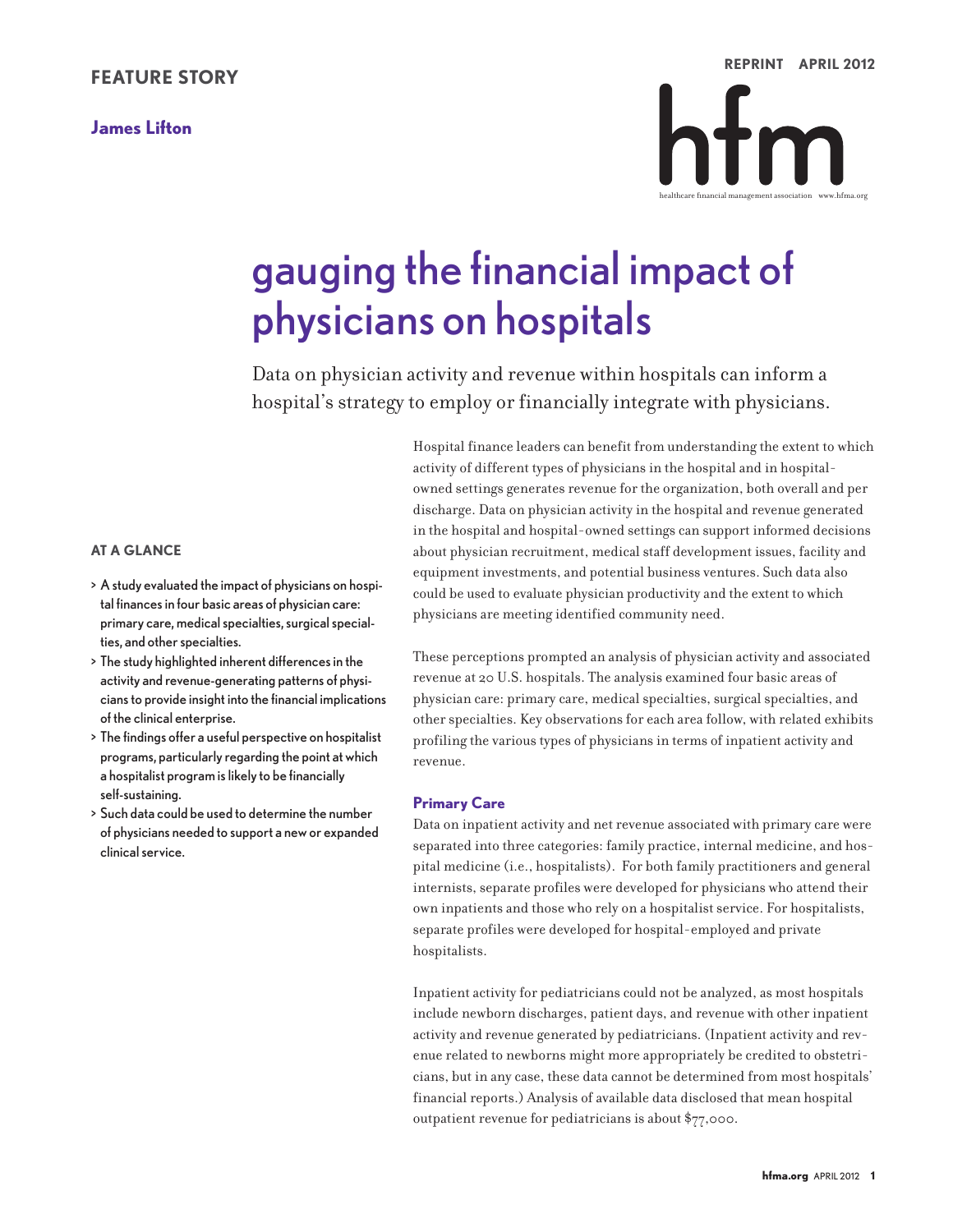Internists who use hospitalists generate lessthan half of the hospital outpatient revenue than those who attend their inpatients, which perhaps indicates less overall involvement with the hospital.

> *Family practice.* Little difference in hospital activity and revenue wasfound—surprisingly, perhaps—between private and employed family physicians, so separate profiles are not presented here. Although this finding could be specific to the data for this particular set of hospitals, it also could be an indication that family physicians, regardless of their practice status, have common practice patterns. It would also be consistent with the premise that money is not so much of a motivating factor for primary care physicians.

Family physicians who usually admit patients to a hospitalist service occasionally follow some of their inpatients—about one per month, on average. This finding reflects the nature of most hospitalist services, which give physicians the option of following their own patients even when they usually use hospitalists.

Revenue per discharge is essentially the same for inpatients attended by family physicians whether they use hospitalists regularly or rarely (\$6,200 versus \$6,300, respectively), and the average length of stay (ALOS) is likewise similar (3.5 versus 3.3 days, respectively). This finding suggests that patient severity is not a determining factor in family physicians' decision whether to admit to a hospitalist.

Family physicians who use hospitalists generate one-third less hospital outpatient revenue than do those who attend their own inpatients(on average, \$213,000 versus \$330,000, respectively), which perhapsindicatesless overall involvement with the hospital.

| <b>INPATIENT ACTIVITY AND NET REVENUE PER PHYSICIAN, ON AVERAGE, FAMILY PRACTICE (N=266)</b> |                   |                           |                               |                   |              |                          |            |  |  |
|----------------------------------------------------------------------------------------------|-------------------|---------------------------|-------------------------------|-------------------|--------------|--------------------------|------------|--|--|
|                                                                                              |                   | <b>Inpatient Activity</b> | Net Revenue (\$ in thousands) |                   |              | <b>Inpatient Revenue</b> |            |  |  |
| <b>Admitting Status</b>                                                                      | <b>Discharges</b> | <b>Days</b>               | Inpatient                     | <b>Outpatient</b> | <b>Total</b> | <b>Per Discharge</b>     | % of Total |  |  |
| Attending (121)                                                                              | 112               | 396                       | \$701                         | \$330             | \$1,031      | \$6,300                  | 68%        |  |  |
| Use hospitalists (145)                                                                       | 15                | 50                        | \$92                          | \$213             | \$305        | \$6,200                  | 30%        |  |  |

| <b>INPATIENT ACTIVITY AND NET REVENUE PER PHYSICIAN, ON AVERAGE, INTERNAL MEDICINE (N=219)</b> |                   |                           |                               |                   |              |                          |            |  |  |
|------------------------------------------------------------------------------------------------|-------------------|---------------------------|-------------------------------|-------------------|--------------|--------------------------|------------|--|--|
|                                                                                                |                   | <b>Inpatient Activity</b> | Net Revenue (\$ in thousands) |                   |              | <b>Inpatient Revenue</b> |            |  |  |
| <b>Admitting Status</b>                                                                        | <b>Discharges</b> | Days                      | Inpatient                     | <b>Outpatient</b> | <b>Total</b> | Per Discharge            | % of Total |  |  |
| Attending (138)                                                                                | 159               | 740                       | \$1,338                       | \$387             | \$1,725      | \$8,400                  | 78%        |  |  |
| Use hospitalists (81)                                                                          | 11                | 50                        | \$103                         | \$172             | \$285        | \$9,300                  | 36%        |  |  |

| INPATIENT ACTIVITY AND NET REVENUE PER PHYSICIAN, ON AVERAGE, HOSPITAL MEDICINE (N=108) |                   |                           |                               |                   |              |                          |            |  |  |
|-----------------------------------------------------------------------------------------|-------------------|---------------------------|-------------------------------|-------------------|--------------|--------------------------|------------|--|--|
| <b>Employment</b>                                                                       |                   | <b>Inpatient Activity</b> | Net Revenue (\$ in thousands) |                   |              | <b>Inpatient Revenue</b> |            |  |  |
| <b>Status</b>                                                                           | <b>Discharges</b> | <b>Days</b>               | Inpatient                     | <b>Outpatient</b> | <b>Total</b> | <b>Per Discharge</b>     | % of Total |  |  |
| Employed (91)                                                                           | 360               | 1.556                     | \$2,961                       | \$255             | \$3,216      | \$8,200                  | 92%        |  |  |
| Private (17)                                                                            | 486               | 2.171                     | \$3,936                       | \$190             | \$4,127      | \$8,100                  | 95%        |  |  |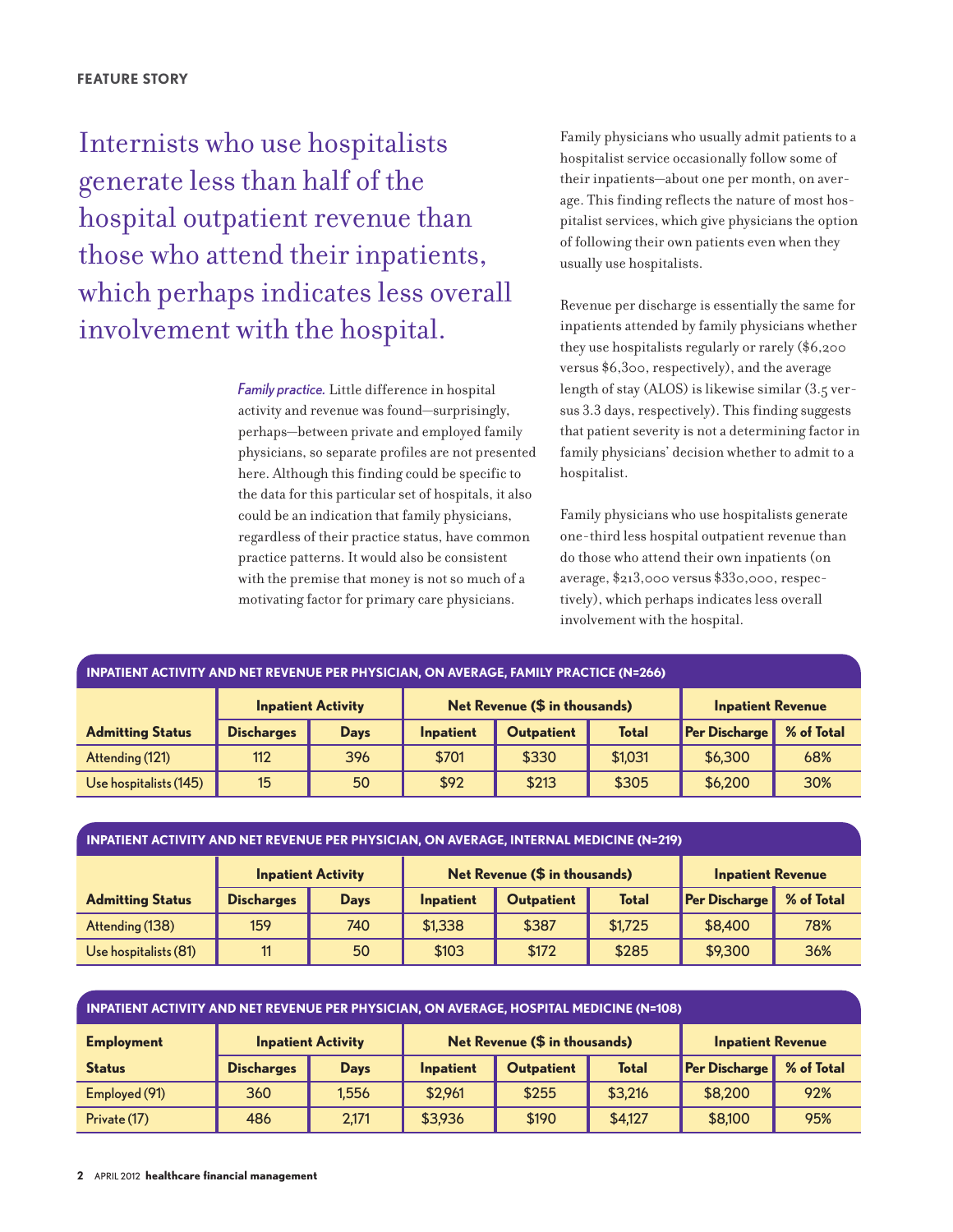*Internalmedicine.* As with family medicine, little difference in hospital activity and revenue was observed between private and employed internists, so separate profiles are not presented here. Revenue per discharge and ALOS forinpatients attended by internists, whether they regularly or only occasionally use hospitalists, differlittle (\$9,000 versus \$8,400, and 4.7 versus 4.5 days, respectively). These findings suggest that patient severity is not a determining factor for internists deciding whether to admit to a hospitalist. Internists who use hospitalists generate lessthan half of the hospital outpatient revenue than those who attend their inpatients (on average,  $\frac{1}{2}$ ,000 versus \$387,000,respectively)—again, perhaps an indication of less overall involvement with the hospital.

*Hospitalmedicine.* Private hospitalists(i.e., not employed by the hospital) discharge one-third more inpatients and generate one-third more hospital inpatient revenue, on average, than do employed hospitalists(486 versus 360 discharges, and \$3.936 million versus \$2.961 million in revenue, respectively). Higher patient volume with private hospitalists would also generate higher physician billings in the hospital. This finding suggests a link between patient volume and practice status: Some hospitals may be subsidizing their hospitalist program by employing the hospitalists, while busier hospitalists do not require subsidy—at least not via employment.

Revenue per discharge is essentially the same for inpatients cared for by hospital-employed hospitalists and those cared for by private hospitalists (\$8,200 versus \$8,100, respectively), and the difference in ALOS between the two groups is less than 0.2 days. The implication is that hospitalemployed and private hospitalists are caring for the same patient population.

#### **Medical Specialties**

Data on activity and revenue associated with medical specialists were gathered for cardiology, gastroenterology, neurology, oncology, and pulmonology. Separate profiles were developed for private and employed cardiologists and oncologists. Data were insufficient to develop separate profiles for private and employed gastroenterologists, neurologists, and pulmonologists.

Allergy/immunology, endocrinology, infectious diseases, and rheumatology are not profiled because physicians in these specialties generate little or no hospital activity or revenue. Nephrology is not profiled because data were obtained on too few physicians.

The study found that employed cardiologists have 30 percent fewer discharges, on average, than do cardiologists in private practice (73 versus 104, respectively), and they generate 30 percent less inpatient revenue, on average,

| <b>INPATIENT ACTIVITY AND NET REVENUE PER PHYSICIAN, ON AVERAGE, MEDICAL SPECIALTIES</b> |                   |                           |                               |                   |              |                          |            |  |  |
|------------------------------------------------------------------------------------------|-------------------|---------------------------|-------------------------------|-------------------|--------------|--------------------------|------------|--|--|
|                                                                                          |                   | <b>Inpatient Activity</b> | Net Revenue (\$ in thousands) |                   |              | <b>Inpatient Revenue</b> |            |  |  |
| <b>Specialty</b>                                                                         | <b>Discharges</b> | <b>Days</b>               | Inpatient                     | <b>Outpatient</b> | <b>Total</b> | <b>Per Discharge</b>     | % of Total |  |  |
| Cardiology, private<br>(60)                                                              | 104               | 342                       | \$1,359                       | \$1,010           | \$2,368      | \$13,100                 | 57%        |  |  |
| Cardiology, employed<br>(38)                                                             | 73                | 186                       | \$920                         | \$1,033           | \$1,942      | \$12,700                 | 47%        |  |  |
| Gastroenterology<br>(52)                                                                 | 15                | 55                        | \$103                         | \$728             | \$831        | \$6,900                  | 12%        |  |  |
| Neurology (30)                                                                           | 11                | 78                        | \$160                         | \$387             | \$547        | \$14,100                 | 29%        |  |  |
| Oncology, private (22)                                                                   | 59                | 359                       | \$610                         | \$770             | \$1,381      | \$10,400                 | 44%        |  |  |
| Oncology, employed<br>(17)                                                               | 57                | 395                       | \$751                         | \$2,629           | \$3,380      | \$13,100                 | 22%        |  |  |
| Pulmonology (39)                                                                         | 65                | 409                       | \$981                         | \$233             | \$1,214      | \$15,100                 | 81%        |  |  |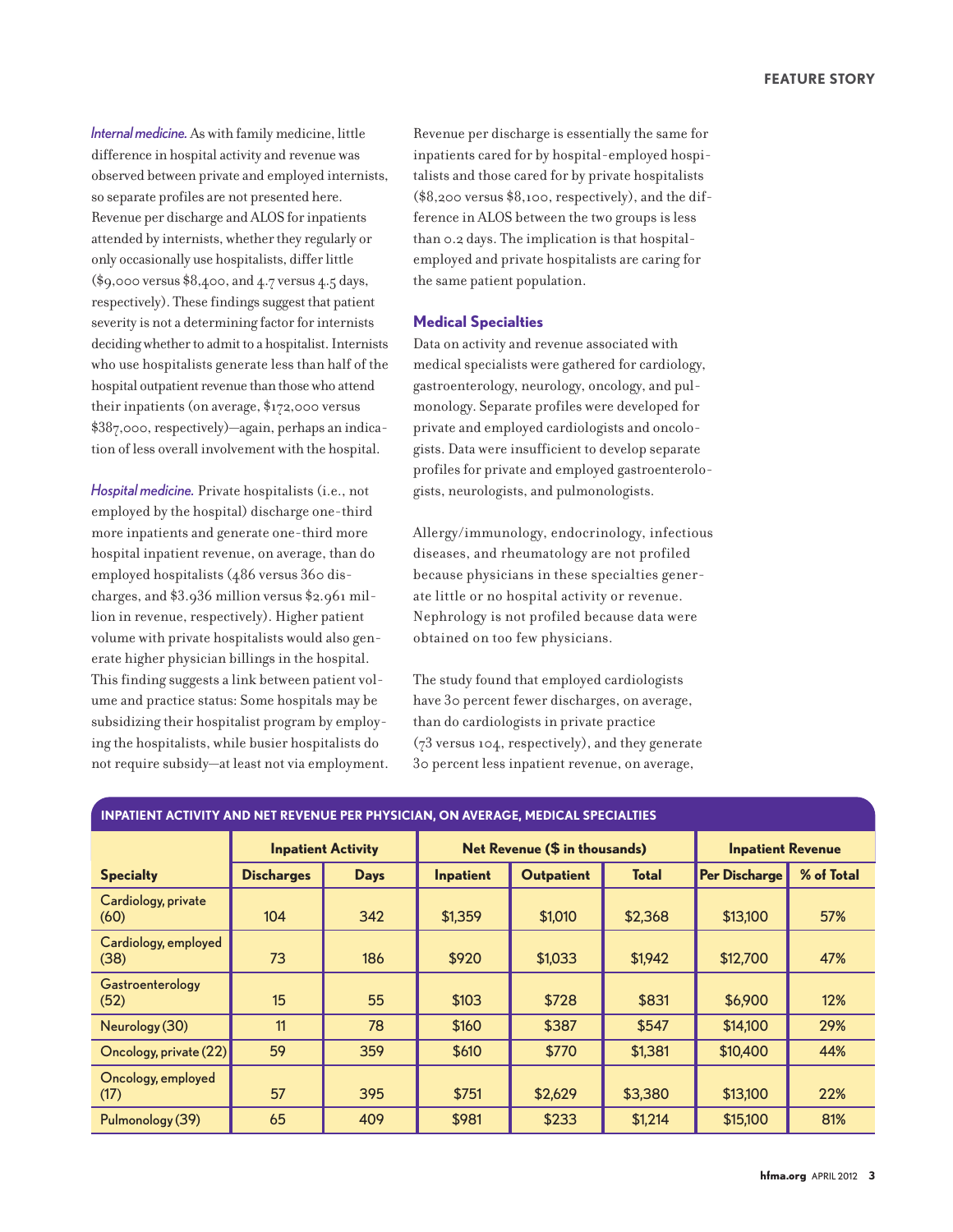Employed cardiologists have 30 percent fewer discharges, on average, than do cardiologists in private practice, and they generate 30 percent lessinpatient revenue, on average, than their privatepractice counterparts.

> than their private-practice counterparts (\$0.920 million versus \$1.359 million, respectively). This finding might be attributable to employed cardiologists being in the early years of practice and having lower productivity, although the pattern might persist even in mature practices. To the extent that lower inpatient activity and, thus, lower inpatientrelated physician billing result in lower (and perhaps declining) total physician income, these cardiologists may have sought hospital employment.

> Outpatient revenue for employed oncologists is much higher than for those in private practice because chemotherapy drugs are included in hospital revenue for the employed oncologists.

### **Surgical Specialties**

The study gathered data on physician activity and revenue for the following surgical specialties: cardiovascular surgery, otolaryngology (ENT), general surgery, neurosurgery, ophthalmology, orthopedic surgery, and urology. Plastic surgery was not profiled because data were obtained on too few physicians.

As one might expect, certain surgical specialties—cardiovascular surgery, general surgery, orthopedic, and neurosurgery—were found to generate high inpatient revenue in total and per discharge. Other surgical specialties profiled, however, generate little, if any, inpatient revenue. Ophthalmology is entirely an outpatient specialty in community hospitals, while ENT and urology are largely so.

It should be noted that outpatient revenue for all surgical specialties is understated to the extent that procedures are performed in nonhospital ambulatory facilities or perhaps in physicians' offices.

# **Other Specialties**

The study also gathered data on activity and revenue associated with obstetricians/gynecologists, private and employed psychiatrists, and podiatrists. Profiles were not developed for physical medicine, nurse midwifery, and oral surgery because data were obtained on too few practitioners.

#### **INPATIENT ACTIVITY AND NET REVENUE, PER PHYSICIAN, ON AVERAGE, SURGICAL SPECIALTIES**

|                                | <b>Inpatient Activity</b> |             |           | Net Revenue (\$ in thousands) | <b>Inpatient Revenue</b> |                      |            |
|--------------------------------|---------------------------|-------------|-----------|-------------------------------|--------------------------|----------------------|------------|
| <b>Specialty</b>               | <b>Discharges</b>         | <b>Days</b> | Inpatient | <b>Outpatient</b>             | <b>Total</b>             | <b>Per Discharge</b> | % of Total |
| Cardiovascular<br>Surgery (23) | 128                       | 666         | \$3,450   | \$351                         | \$3,801                  | \$26,900             | 91%        |
| Otolaryngology (34)            | 16                        | 51          | \$163     | \$608                         | \$771                    | \$10,000             | 21%        |
| General Surgery (96)           | 112                       | 496         | \$1,522   | \$852                         | \$2,374                  | \$13,600             | 64%        |
| Neurosurgery (23)              | 144                       | 466         | \$3,156   | \$705                         | \$3,861                  | \$21,900             | 82%        |
| Ophthalmology (27)             |                           |             |           | \$279                         | \$279                    |                      |            |
| Orthopedic<br>Surgery (92)     | 95                        | 325         | \$1,526   | \$638                         | \$2,164                  | \$16,100             | 71%        |
| Urology (38)                   | 39                        | 93          | \$368     | \$755                         | \$1,123                  | \$9,500              | 33%        |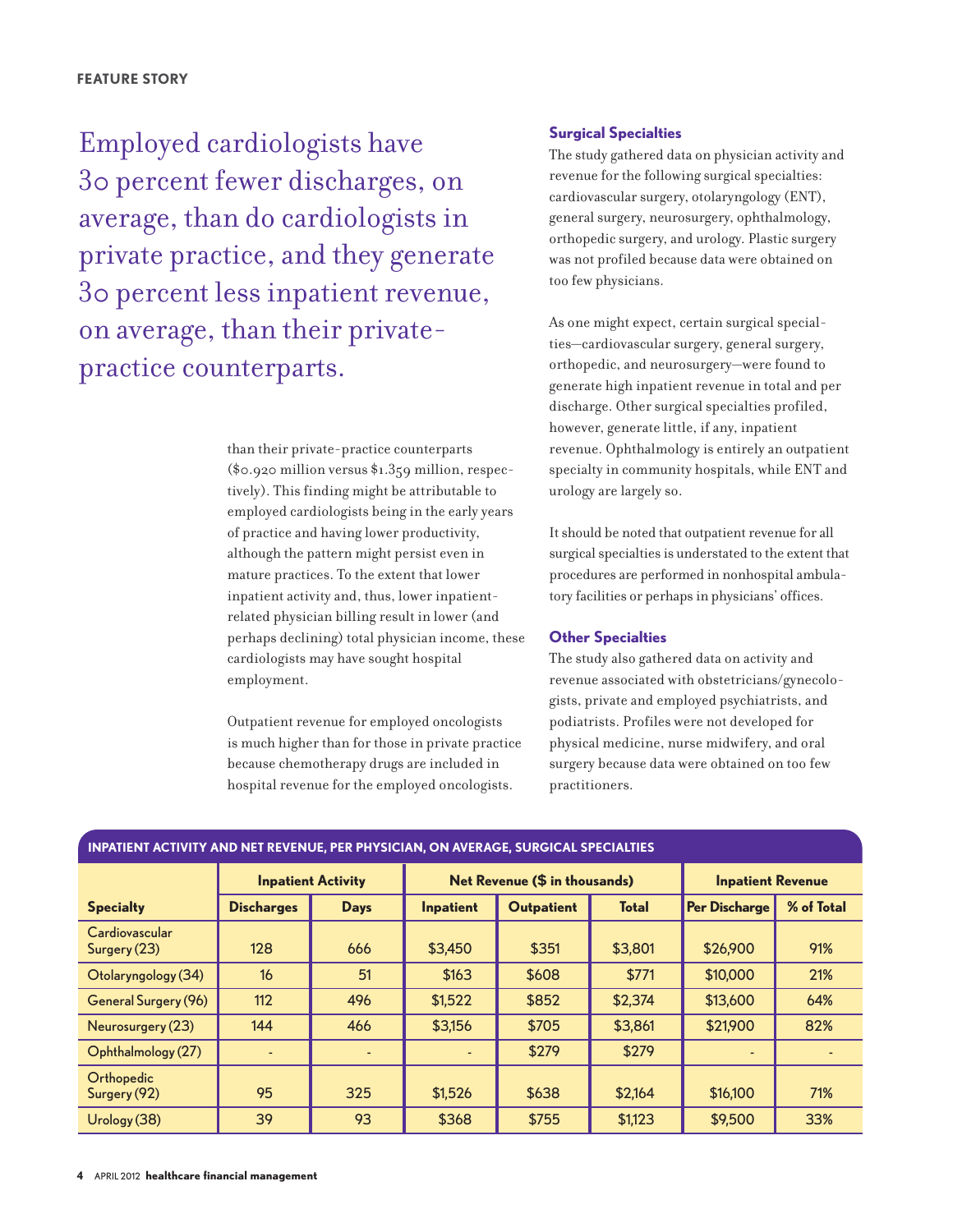| INPATIENT ACTIVITY AND NET REVENUE, PER PHYSICIAN, ON AVERAGE, OTHER SPECIALTIES . المسابق |                   |                           |           |                               |                          |                      |            |  |  |
|--------------------------------------------------------------------------------------------|-------------------|---------------------------|-----------|-------------------------------|--------------------------|----------------------|------------|--|--|
|                                                                                            |                   | <b>Inpatient Activity</b> |           | Net Revenue (\$ in thousands) | <b>Inpatient Revenue</b> |                      |            |  |  |
| <b>Specialty</b>                                                                           | <b>Discharges</b> | <b>Days</b>               | Inpatient | <b>Outpatient</b>             | <b>Total</b>             | <b>Per Discharge</b> | % of Total |  |  |
| <b>OB/Gyn (126)</b>                                                                        | 144               | 342                       | \$759     | \$481                         | \$1,240                  | \$5,300              | 61%        |  |  |
| Psychiatry, private (11)                                                                   | 186               | 809                       | \$1,065   | \$4                           | \$1,069                  | \$5,700              | 100%       |  |  |
| Psychiatry, employed<br>(18)                                                               | 344               | 1868                      | \$1,458   | \$173                         | \$1,642                  | \$4,300              | 89%        |  |  |
| Podiatry (24)                                                                              | 5                 | 15                        | \$64      | \$260                         | \$324                    | \$14,200             | 20%        |  |  |

#### **INPATIENT ACTIVITY AND NET REVENUE, PER PHYSICIAN, ON AVERAGE, OTHER SPECIALTIES**

Separate analyses of employed and private obstetricians/gynecologists also were performed, and little difference in hospital-based activity was noted, so separate profiles are not shown.

Employed psychiatrists are often medical directors of inpatient psychiatry units, and several hospitals had no private psychiatrists on staff, which accounts for employed psychiatrists having higher average discharges than do private psychiatrists.

# **Practical Applications of Data on Physician Activity**

Although the findings of this analysis are specific to those hospitals and do notsupport general conclusions regarding physician revenue and activity in all U.S. hospitals, the data nonetheless provide an interesting perspective to inform decisions of hospital finance leaders regarding physician strategy. In particular, by highlighting differences in the activity and revenue-generating patterns of private practice and employed physicians in selected specialties, such data can

About the Study In this study, hospital activity and revenue by specialty were profiled using data on more than 1,600 physicians, plus some nonphysician providers, such as nurse midwives and oral surgeons, representing 36 specialties. Data were obtained from 20 hospitals in 15 states. The hospitals are all not-for-profit, and none of them has a significant residency program.

> Data are from the hospitals' fiscal year 2009 or 2010, and only physicians in practice for the entire year were included.All physicians evaluated in the study practice at only one hospital, so all hospital activity and revenue have been captured for physiciansincluded in the analysis.

> Data obtained for each physician include specialty, discharges, patient days, net inpatient revenue, net outpatient revenue, practice status (private or hospitalemployed), whether the hospital operates a hospitalist program, and whether the individual physician admits to the hospitalist service or follows his/her own patients.

Inpatient revenue per discharge was calculated for each physician, as were total revenue and inpatient revenue as a percentage of total revenue. Mean values were calculated by specialty for all data elements. Specialties with at least 24 physicians are profiled in the exhibits included in this article. For specialties with both private and employed physicians, separate profiles are shown if there are at least 16 physicians in each category. For family practice and internal medicine, separate profiles were calculated and are displayed for physicians who attend their own inpatients as well as those who use a hospitalist service. The number of physicians in each specialty and profile component is indicated in parentheses.

Nonhospital activity and revenue, such as from a freestanding surgery center, were not captured. As a result, total outpatient revenue generated by some physicians may be understated.